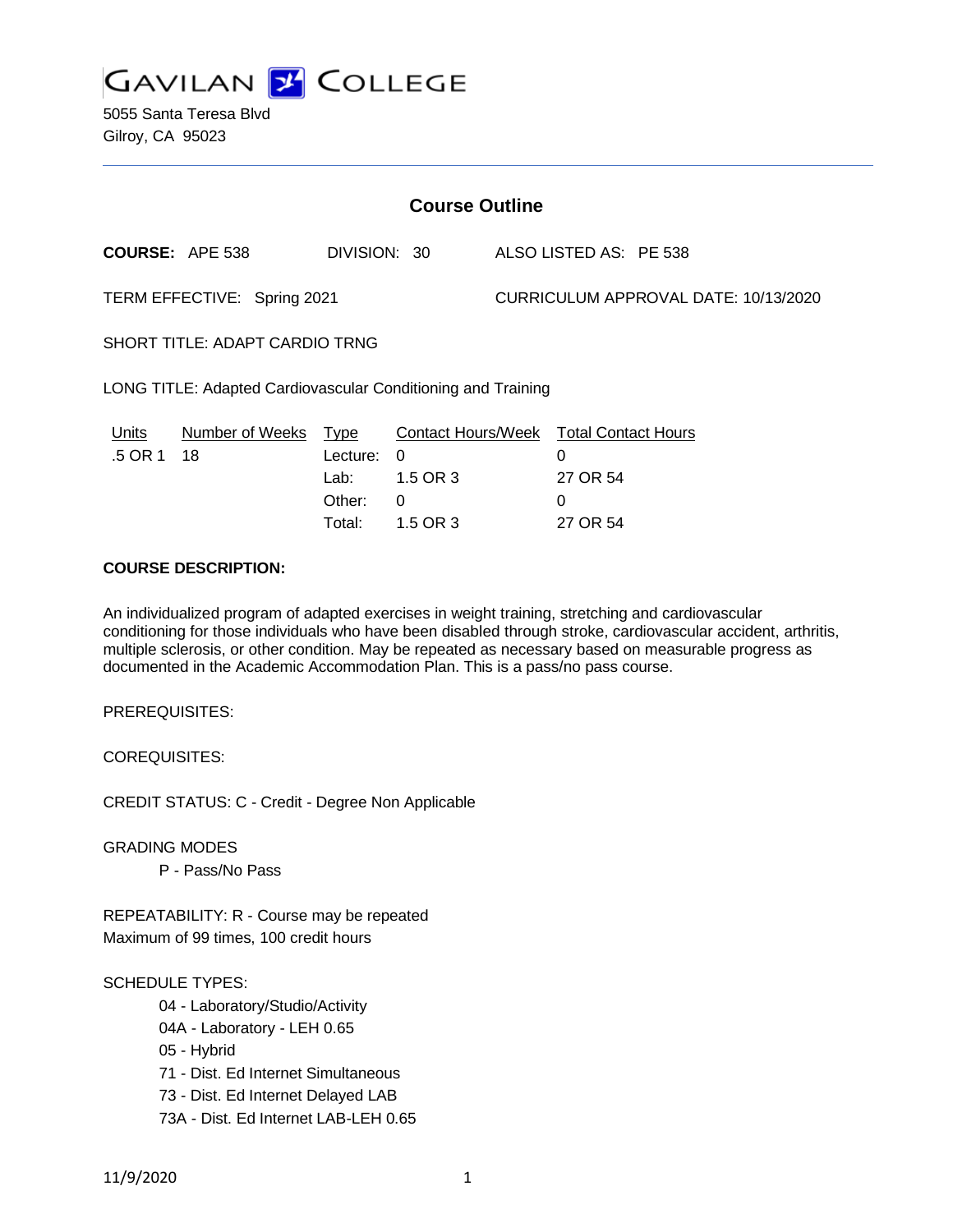## **STUDENT LEARNING OUTCOMES:**

1. Identify three (3) exercises specifically designed for improved cardiovascular conditioning. Measure of assessment: instructor observation, class participation, oral report, performance exam Year assessed, or planned year of assessment: 2018 Semester: Fall

2. Demonstrate a 10 minute warm up routine.

Measure of assessment: Instructor observation, class participation, oral report, performance exam Year assessed, or planned year of assessment: 2018 Semester: Fall

3. Describe five (5) safety rules associated with the use of adapted equipment.

Measure of assessment: Instructor observation, oral report

# **CONTENT, STUDENT PERFORMANCE OBJECTIVES, OUT-OF-CLASS ASSIGNMENTS**

Curriculum Approval Date: 10/13/2020 **DE MODIFICATION ONLY**

## 3-6 Hours

Students will review course content, expectations and grading procedures. Use of equipment, safety procedures and injury risks are

discussed. Proper treatment of injuries and causes of common injuries related to weight training and conditioning. Understanding of unsafe/high risk movements. Proper use of equipment including entering and exiting of fitness room, asking for assistance when necessary. Pay particular attention to equipment that is motorized. SPO: Students will review course content, expectations and grading procedures. Students will identify unsafe or high risk movements during exercise.

## 3-6 Hours

Introduce warm up and cooling down procedures. Proper techniques for stretching during warm up and cool down. List of exercises used on a daily basis. SPO: Students will perform warm up and cool down exercises specific to their needs.

## 3.5-7 Hours

Construct and maintain a fitness conditioning program. Long and short term goals discussed. Students will be individually evaluated and activities will be developed. Introduce group and individual routines for aerobic exercise. SPO: Students will develop an exercise plan specific to their needs. Assess areas of physical fitness strengths and weaknesses and prioritize those areas to be addressed. SPO: Students will identify strengths and weaknesses specific to physical exercise.

## 3-6 Hours

Introduction of additional flexibility exercises. Review treatment for stretching injuries, i.e. the use of heat and cold for injury treatment. Evaluate students for progress and update plans. Discuss motivational techniques and factors that affect exercise adherence. Define exercise behavior, belief and attitude. SPO: Students will perform the additional flexibility exercise correctly. Students will identify factors related to their own exercise behavior.

#### 4-8 Hours

Introduction of wheelchair or seated calisthenics. Use of wheelchair or seated accessible exercise machines. Discuss safety procedures and related transfer issues of wheelchair students. Proper techniques of weight training, use of cuffs, straps, holders for wheelchair students. List problems and possible solutions associated with difficulties in use of equipment. SPO: Students will

demonstrate proper techniques for calisthenics specific to their needs. Students will identify challenges, alternatives and solutions related to their own specific adapted needs.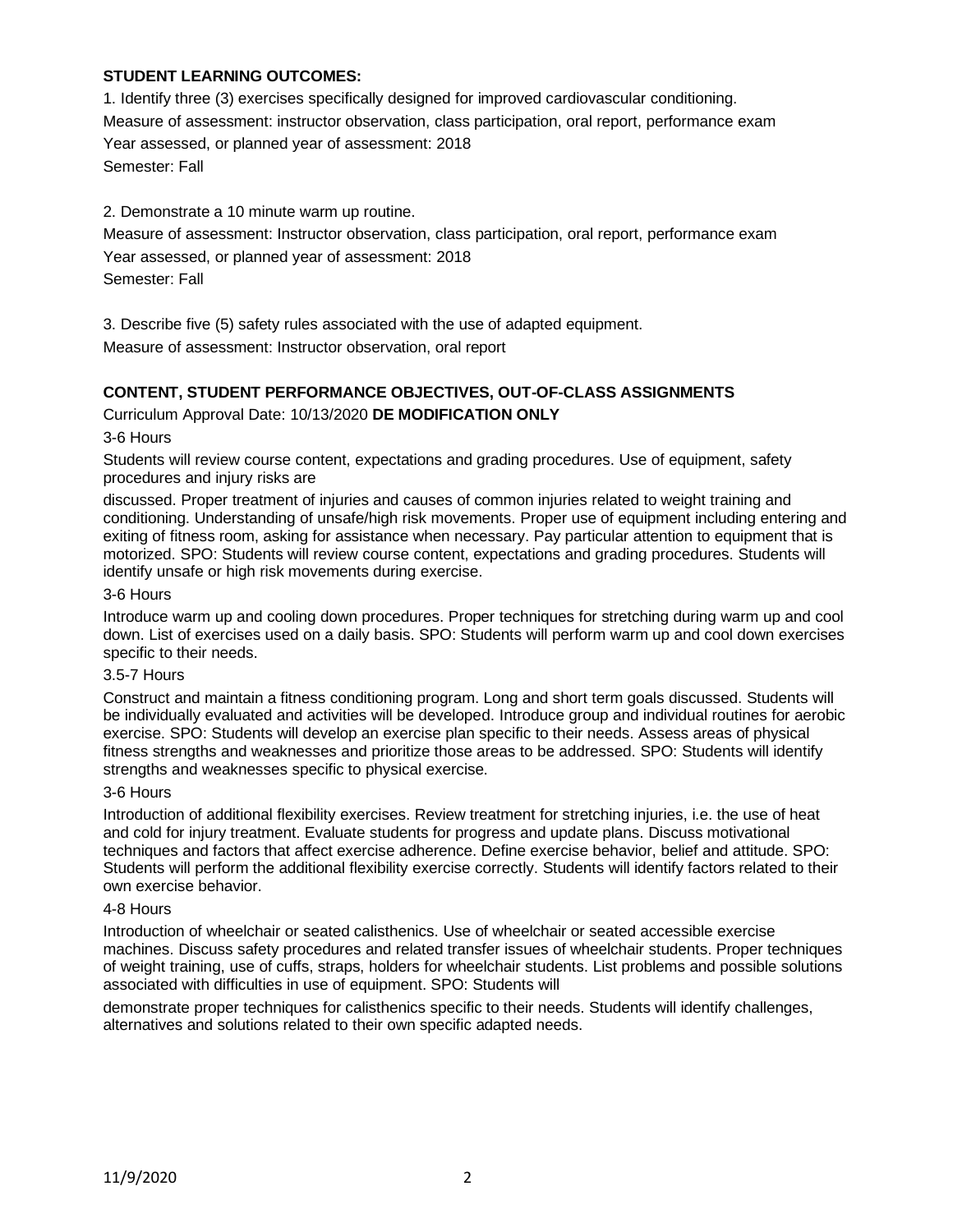## 3.5-9 Hours

Introduction to stretching and endurance activities related to large and small muscle groups. Exercises using parallel bars and standing frame. Safety issues related to standing frame, i.e. the need for a second person while using standing frame. Introduction to proper body mechanics - postural alignment. SPO: Student will practice proper stretching and endurance activities specific

to their individual plan.

3-6 Hours

Introduce additional stretching aerobic exercises (supine/prone). Wheelchair transfer to table mat. Safety methods in transferring to exercise mat. Roll and squirm exercises. Balance exercises, i.e. roll and tuck. Use of abdominal muscles for stabilization, i.e. obliques, rectus abdominals. SPO: Students will practice stretching exercises that will improve abdominal muscle strength and

conditioning.

2-4 Hours

Discuss benefits of fitness development. Discuss symptoms of overtraining. Review and discuss the importance of exercise. SPO: Students will explain the benefits of fitness. 2 Hours

## **METHODS OF INSTRUCTION:**

Through individual assessment and testing for individual improvement, activities will be coordinated to fit the needs of each student. Individual evaluations will be the basis of grading.

# **METHODS OF EVALUATION:**

Skill demonstrations Percent of total grade: 80.00 % Skill demonstrations: 50% - 80% Class performance Performance exams Objective examinations Percent of total grade: 20.00 %

## **REPRESENTATIVE TEXTBOOKS:**